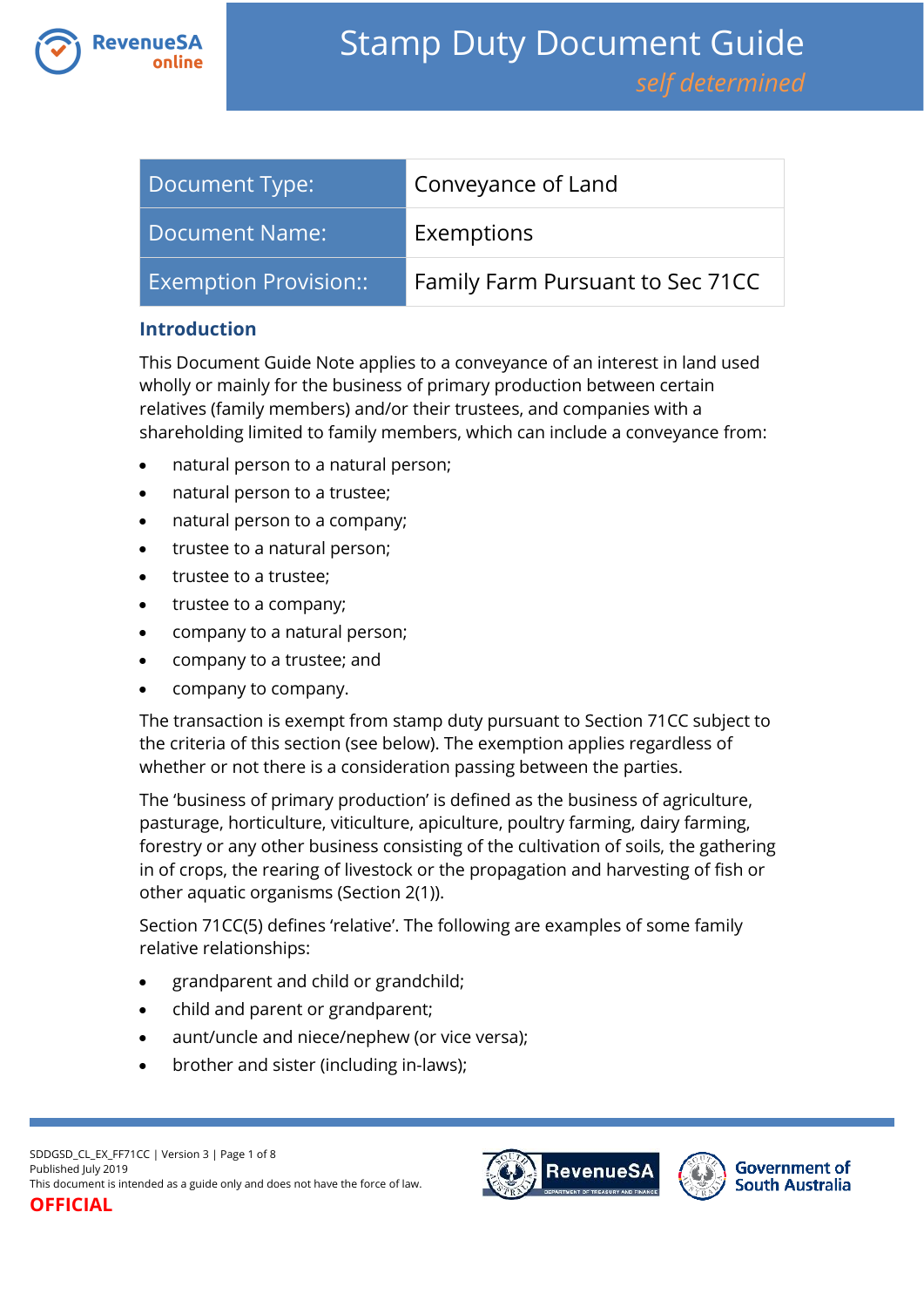

- spouses or a spouse of any person referred to above. A person is the spouse of another if they are legally married; or
- domestic partners or a domestic partner (within the meaning of the *Family Relationships Act 1975*) of any person (excluding spouses or a spouse) referred to above.

#### Section 71CC(5) defines:

- a **natural person** or **person** to not include a person who is deceased at the time of execution of the conveying document. This means that the exemption will not apply where either the transferor or transferee are executors or administrators of a deceased estate; and
- a **company** as a 'family company' if each shareholder of the company is a relative of all other shareholders of the company.

The term 'conveyance' includes vesting, transfer, assignment and other like terms. The term 'conveying document' includes a [Section 71E Statement](https://www.revenuesa.sa.gov.au/forms-and-publications/documents/forms/71estatement.pdf) if there is no actual conveying document.

Refer to the [Stamp Duty Document](https://www.revenuesa.sa.gov.au/stampduty/stamp-duty-document-guide/section71e) Guide (Section 71E) for further information.

If a party to the transaction includes the trustee/s of a family discretionary trust, the range of beneficiaries or potential beneficiaries of the family discretionary trust must be limited to natural persons of a particular family group and cannot include, for example, non-relatives, companies, other trusts or charities.

If a party to the transaction includes the trustee/s of a unit trust, the range of unit holders of the unit trust must be limited to natural persons of a particular family group and cannot include, for example, non-relatives, companies, other trusts or charities.

If a party to the transaction includes the trustee/s of a superannuation fund trust, the range of members of the superannuation fund trust must be limited to natural persons of a particular family group and cannot include, for example, non-relatives, companies, other trusts or charities.

You will need to indicate whether the land is used as **residential** or **nonresidential**. For further advice on this refer to the [Document Guide](https://www.revenuesa.sa.gov.au/stampduty/stamp-duty-document-guide#Glossary) Page.

If you are unsure whether the exemption applies, contact RevenueSA for assistance.

## **What documents can I self-determine under this document type?**

The document can be in the form of:

LTO Form T1 - Transfer;



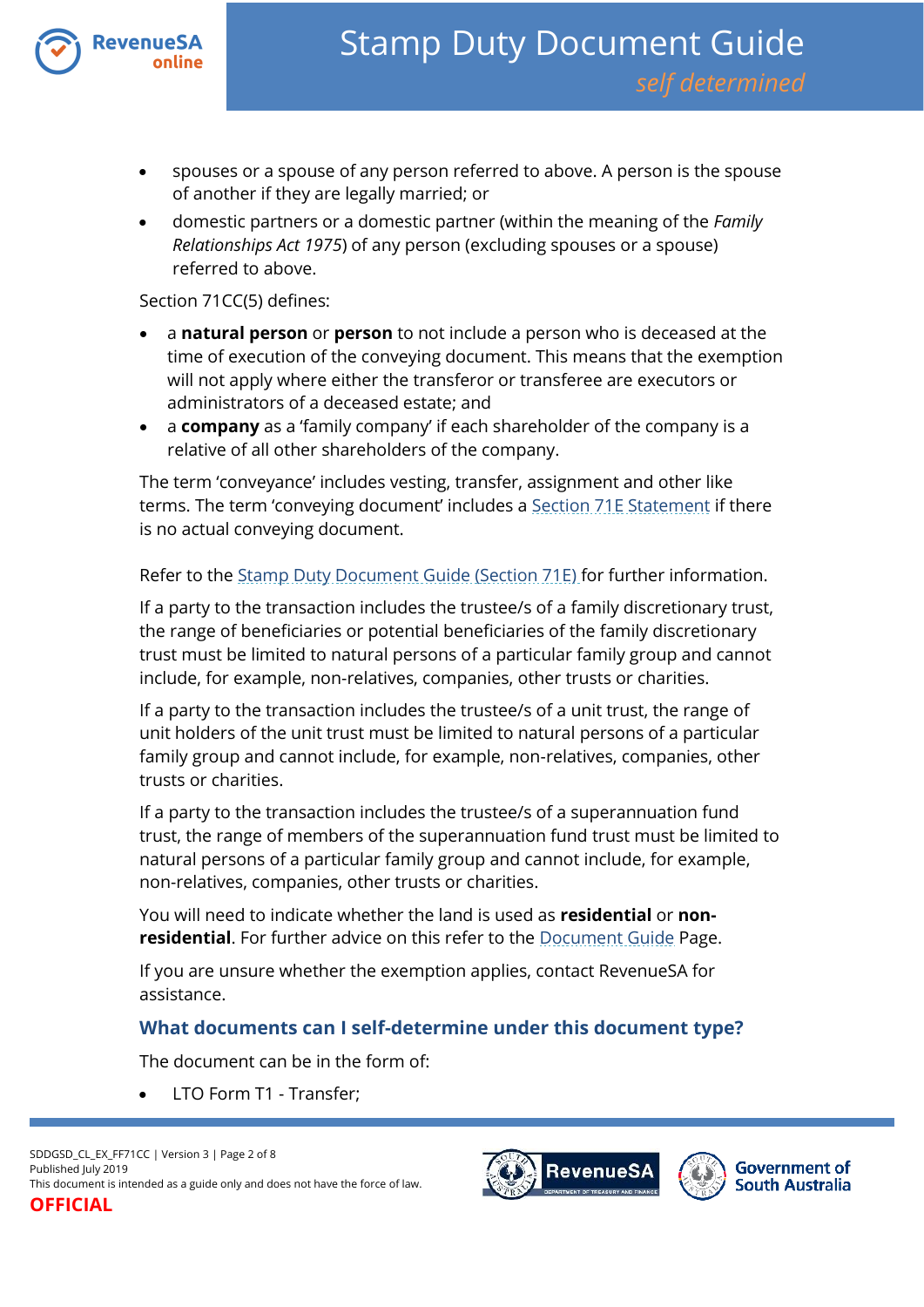

- [Section 71E Statement;](https://www.revenuesa.sa.gov.au/forms-and-publications/documents/forms/71estatement.pdf) or
- any other document that conveys land pursuant to the Section 71CC exemption criteria.

Refer to the [Stamp Duty Document Guide \(Section 71E\)](https://www.revenuesa.sa.gov.au/stampduty/stamp-duty-document-guide/section71e) for further information.

# **What types of transactions can I self-determine under this document type?**

A conveyance of a family farm is deemed **suitable** for self-determination under this document type where:

- the land is used wholly or mainly for the business of primary production and is not less than 0.8 hectares in area;
- a business relationship with respect to the use of the land for the business of primary production existed between the transferor and transferee for at least 12 months immediately before the date of the conveying document. Where the transferor or transferee or both is a trustee, you must name the beneficiary under each trust who has the pre-existing immediate 12 month business relationship with each other. Where the transferor or transferee, or both, are family companies, you must name the shareholder(s) under each company who has a pre-existing immediate 12 month business relationship with each other;
- the sole or principal business of the transferor or, if a company, at least one shareholder of the company is (immediately before the date of the conveying document) the business of primary production;
- the document transfers land where a familial relationship exists between a transferor and a transferee, between natural persons who are relatives as defined by the *Stamp Duties Act 1923*, a trustee for a relative or family companies (where all of the shareholders of the company are relatives); and
- the transfer does not arise from arrangements or a scheme devised for the principal purpose of taking advantage of the benefit of the section.

## **The following similar transactions cannot be self-determined under this document type:**

If the conveying document gives effect to a transaction, or part of a transaction, of which some of the elements are exempt from stamp duty pursuant to Section 71CC and others are not, the document must be **submitted to the Commissioner for assessment**.

If the transaction is effected by a transfer of shares in a land holding company and the exemption at Section 102F applies, the Section 102B return will need to be completed and **submitted to the Commissioner for assessment**.

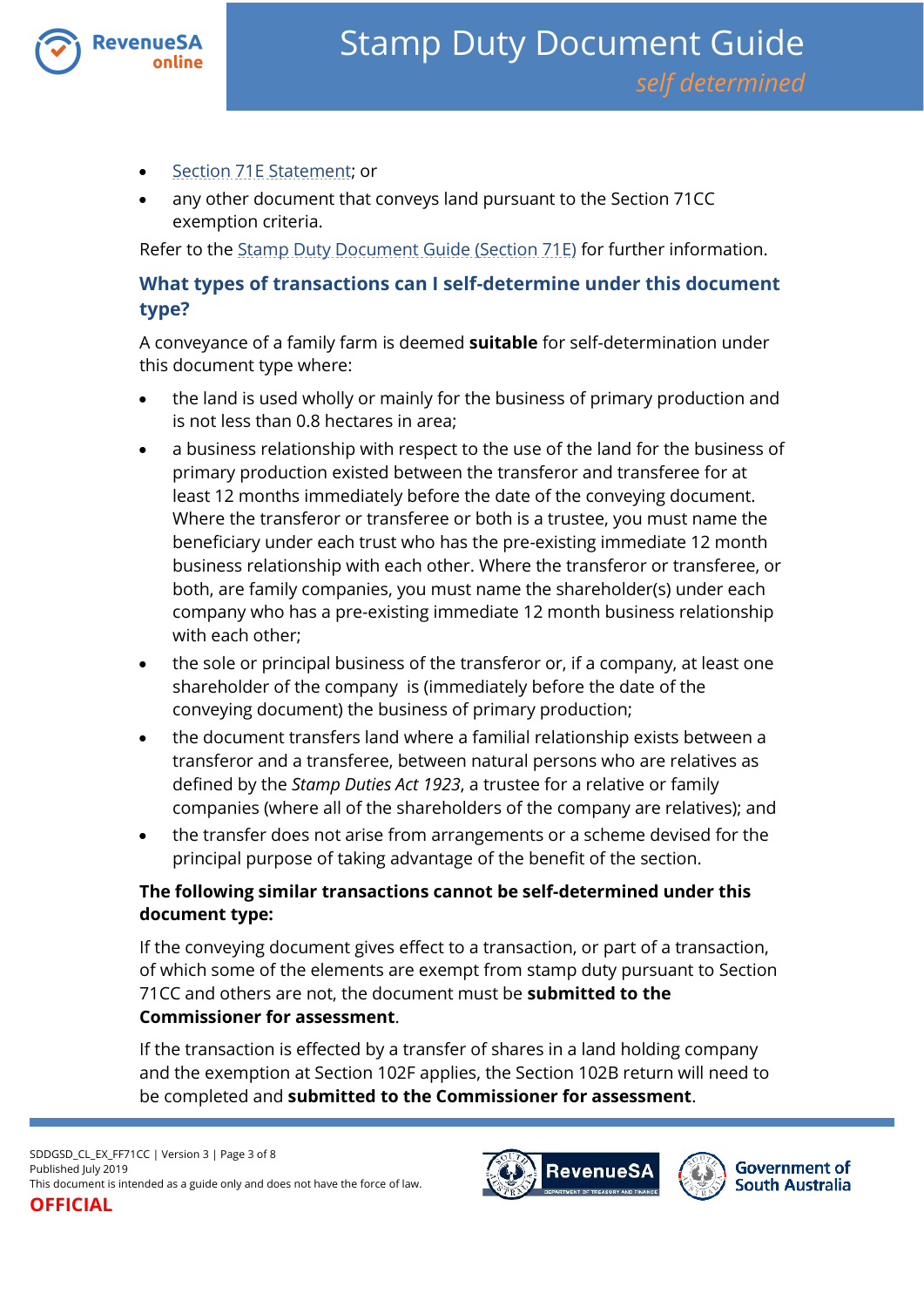

This exemption does not apply to an 'Application to Transfer the Registration of a Motor Vehicle'.

# **What evidence do I need to retain for audit purposes?**

For audit purposes, you will need to retain the following documentation either in paper form or electronic form:

- a copy of the documents;
- evidence that a stamp duty determination has been made (i.e. Certificate of Stamp Duty, Document ID or stamped document)'
- a completed 'Application for Stamp Duty Concession on the Transfer of a Family Farm' statutory declaration;
- evidence of the market value of the land;
- a copy of the Trust Deed and any Amending Deed(s) (applicable only where either the transferor and/or transferee are trustees);
- evidence that the sole or principal business of at least one shareholder of the company or the natural person who, or whose trustee, is the transferor is (immediately before the conveying document) the business of primary production;
- evidence that each shareholder of the company is a relative of all other shareholders of the company;
- evidence that the land is not less than  $0.8$  hectares in area:
- evidence, if another business besides the business of primary production is conducted on the land, that the business of primary production is the main business conducted on the land; and
- evidence that a business relationship with respect to the use of the land for the business of primary production existed between the transferor(s) and the transferee(s) (where the transferor and/or transferee is a company, at least one of the shareholders of the company) for at least 12 months immediately before the date of the transfer.

## **Evidence of the business relationship can be in the form of:**

- a previous employment relationship between the parties (regardless of the amount or form of remuneration);
- a share-farming arrangement;
- the provision of assistance in the running of the business;
- a partnership arrangement; or
- any other documentation that evidences the primary production business relationship for the land between the transferor(s) and the transferee(s).

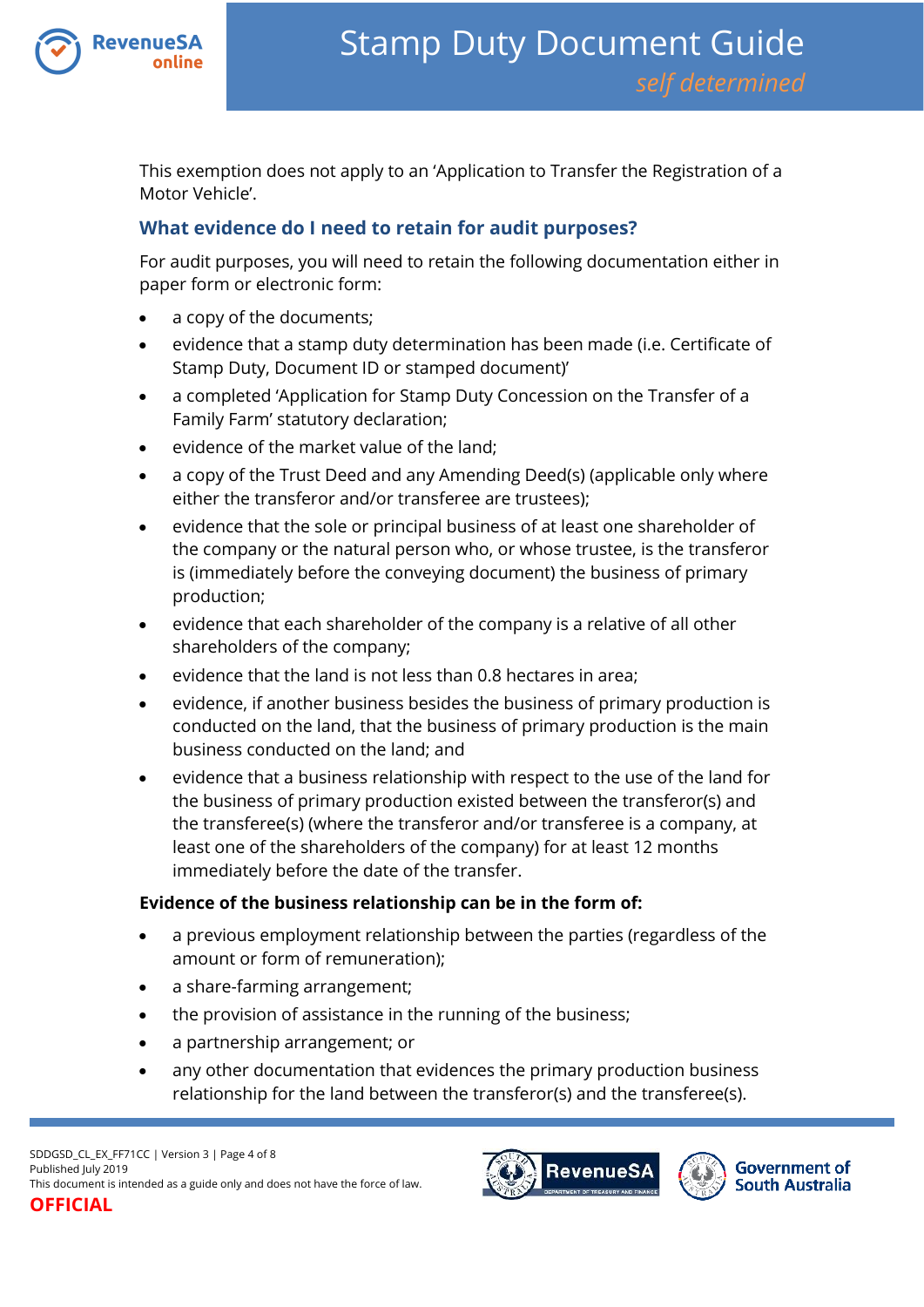

# **What Section(s) of the** *Stamp Duties Act 1923* **applies?**

Section 71CC

# **What stamp duty is payable on this document?**

The conveying document is **Exempt** from stamp duty.

You will need to supply to RevenueSA either the consideration or market value of the interest in the land being conveyed as at the date of conveyance WHICHEVER IS THE GREATER, assuming that the property is at that date free from encumbrances. This is required for statistical purposes.

## **Examples**

Transfer of Primary Production Land between natural persons

Fred owns a primary production property covering 20 hectares (used wholly or mainly for the business of primary production) on which he operates a viticulture business as his principal business. His two children, Tim and Sally, work full-time on the property with him and have so for at least the immediately preceding 12 months.

Fred wants to transfer this property to his two children as a reward for the services that they have provided him over the last five years.

A Transfer is executed which conveys the property from Fred to Tim and Sally.

As the transaction satisfies the criteria of Section 71CC, the document is selfdetermined under this document type as **Exempt** from stamp duty.

## Transfer of Primary Production Land from a natural person to a trustee for a Family Trust

Meagan owns a 25 hectare vineyard (used wholly or mainly for the business of primary production) in the Barossa Valley on which she conducts her primary production business as her principal business with her husband Dave.

Meagan wants to transfer an interest in this Primary Production Land to her husband, but after receiving financial advice has decided to transfer the land to a family trust for the benefit of herself and her husband Dave.

Meagan has executed a Transfer whereby the land is transferred to Dave Pty Ltd as trustee for the Meagan and Dave Family Trust. This trust has Meagan and Dave as the specified beneficiaries and includes their relatives as potential

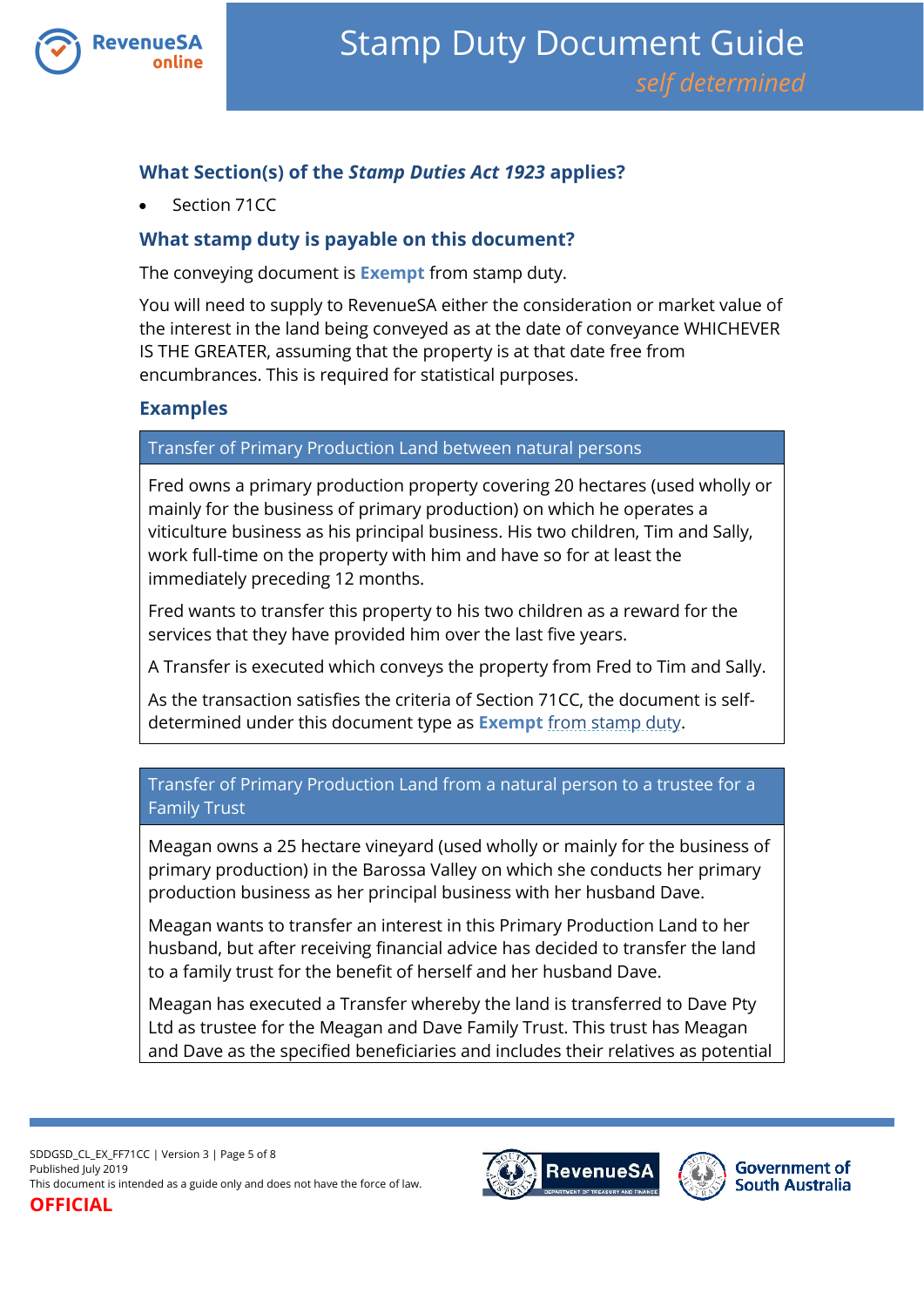

beneficiaries of the trust. The trust does not include any other persons as potential beneficiaries of the trust.

Evidence of a business relationship for at least the immediately preceding 12 months between Meagan and Dave has been provided.

As the transaction satisfies the criteria of Section 71CC, the document is selfdetermined under this document type as **Exempt** from stamp duty.

Note: If the Meagan and Dave Family Trust is not limited to natural persons or the relatives of Meagan and Dave, the exemption will not apply.

## Transfer of Primary Production Land from a trustee for a family trust to a trustee for a family trust

Daniel and Kate run a cattle farm as their principal business on 500 hectares of land (used wholly or mainly for the business of primary production) which is held in their family trust, the Shank Family Trust. The beneficiaries of the Shank Family Trust are limited to Daniel and 'the relatives of Daniel as the term relative is defined in Section 71CC(5)'.

Daniel and Kate's daughter Charlie has assisted with running the cattle farm for a number of years and draws a wage and/or distribution from the Shank Family Trust.

Daniela and Kate wish to hand control and ownership of the farm to Charlie and her husband. Although Daniel and Kate, as trustees of the Shank Family Trust, could distribute the land to Charlie and her husband as beneficiaries of the trust stamp duty exempt, Charlie and her husband desire to hold the land in their own family trust. Accordingly, a transfer of the land is effected from Daniel and Kate as trustees of the Shank Family Trust to Chas Pty Ltd as trustee for the Chas Family Trust. The beneficiaries of the Chas Family Trust are limited to Charlie and 'the relatives of Charlie as the term relative is defined in Section 71CC(5)'.

Charlie declares that she has an existing 12 month business relationship with her father Daniel in respect of the cattle farm.

As the transaction satisfies the criteria of Section 71CC, the document is selfdetermined under this document type as **Exempt** from stamp duty.

SDDGSD\_CL\_EX\_FF71CC | Version 3 | Page 6 of 8 Published July 2019 This document is intended as a guide only and does not have the force of law. **OFFICIAL**



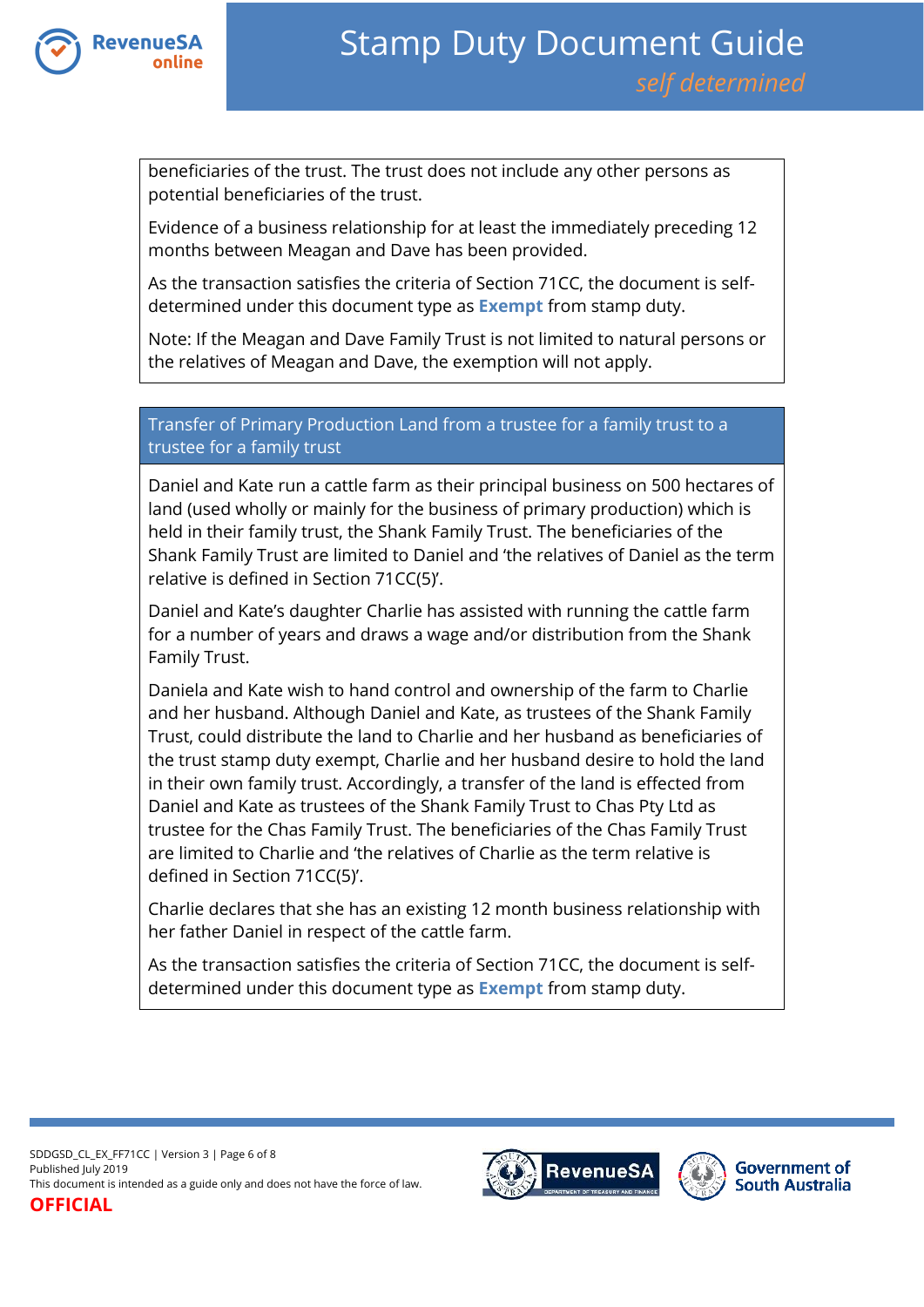

#### Transfer of Primary Production Land to a trustee of a superannuation fund

Ross and Mary own 250 hectares of land (used wholly or mainly for the business of primary production) upon which they conduct a dairy farm in partnership as their principal business. Ross and Mary desire to transfer the Primary Production Land to their self- managed superannuation fund, in which both are the only members.

Ross and Mary declare that they have been in a 12 month business relationship arising from the use of the land for primary production. They also advise that Ross' existing use in the land is being transferred to the fund's trustee to be allocated for Mary's benefit, and vice versa.

Membership of the fund is limited to the relatives of Ross and Mary as defined in Section 71CC(5).

As the transaction satisfies the criteria of Section 71CC, the document is selfdetermined under this document type as **Exempt** from stamp duty.

### Transfer of Primary Production Land to the trustee of a unit trust

Fred and Wilma own 150 hectares of land (used wholly or mainly for the business of primary production) upon which they conduct an apple orchard in partnership as their principal business. Fred and Wilma desire to transfer the Primary Production Land to a unit trust fund, in which both are the only unit holders.

Fred and Wilma declare that they have been in a 12 month business relationship arising from the use of the land for primary production. They also advise that Fred's existing use in the land is being transferred to the fund's trustee for Wilma's benefit, and vice versa.

The range of unit holders of the unit trust fund is limited to relatives of Fred and Wilma as defined in Section 71CC(5) of the Act.

As the transaction satisfies the criteria of Section 71CC, the document is selfdetermined under this document type as **Exempt** from stamp duty.